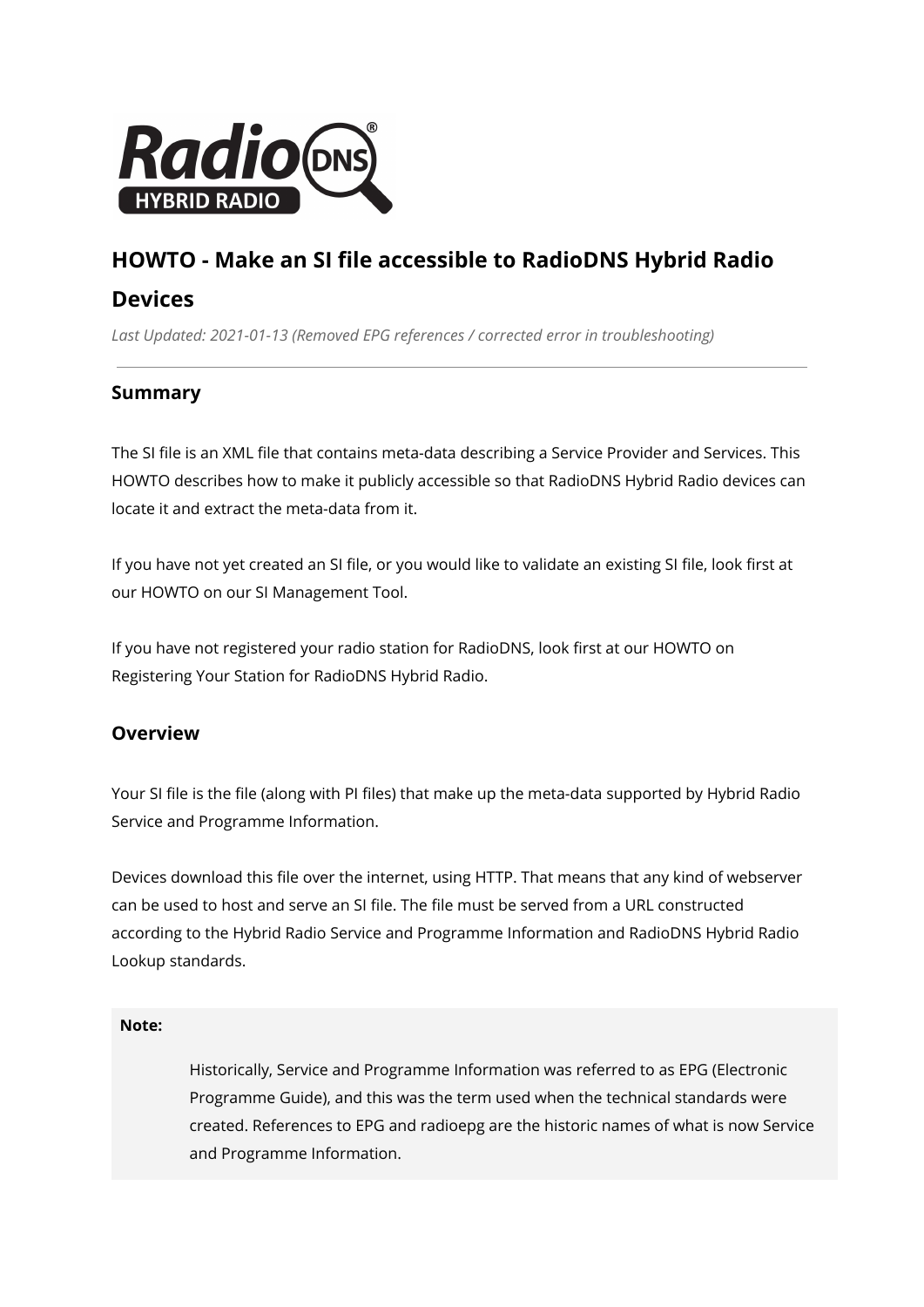# **Location of the SI File**

You should identify a webserver from which you can serve the SI.xml files. This server should be able to do the following:

- Support the HTTP 1.1 protocol
- Serve the SI file as /radiodns/spi/3.1/SI.xml
- Identify .xml files as MIME type text/xml or application/xml

Popular servers like Microsoft IIS, Apache HTTP Server, nginx can support these requirements.

We refer to this server as your 'SPI Server'.

Save your SI file on the server, and make sure you can successfully load it from a browser by entering the url:

http://(SPI server host name)/radiodns/spi/3.1/SI.xml

The server should return the SI file, with the HTTP Status Code '200 OK' and content-type: application/xml. You can use a browser like Google Chrome in Developer Mode to check that the response code and mime type are set correctly.

## **Creating an DNS SRV Record for your SPI Server**

So that RadioDNS Hybrid Radio compatible devices can locate your SI file, you need to create a DNS SRV record on your FQDN (Fully Qualified Domain). Your FQDN is the domain you registered for your radio station in RadioDNS.

You need to add the DNS SRV record in this form:

|               |                        | example:                       |
|---------------|------------------------|--------------------------------|
| sry record:   | radioepg. tcp. (FQDN)  | radioepg. tcp.radiostation.com |
| sry hostname: | (SPI server host name) | spi.radiostation.com           |
| port:         | 80                     | 80                             |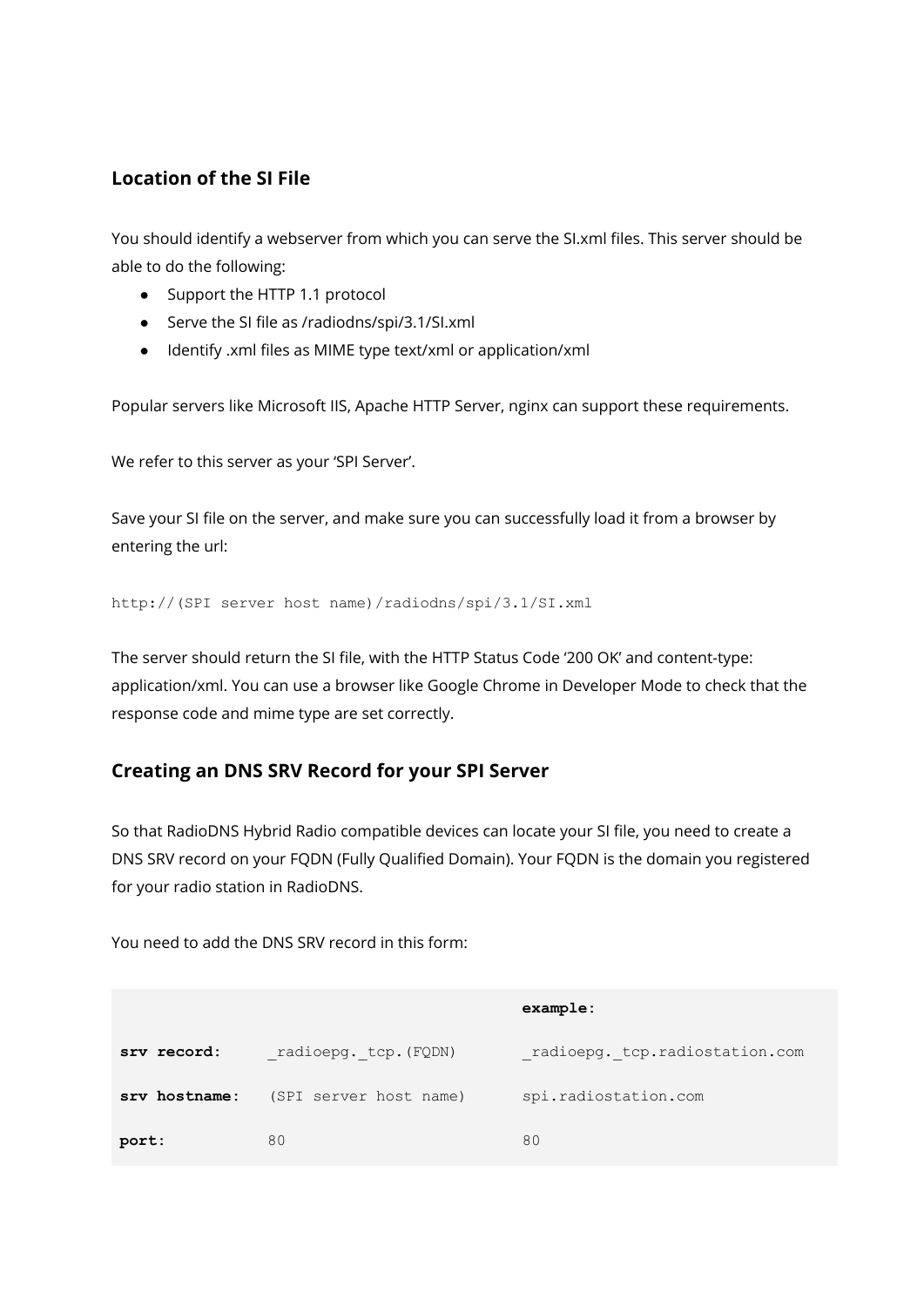**Note:**

You create the DNS SRV record on your FQDN, not with RadioDNS. You will need to log onto your domain management company's control panel, and either add the DNS SRV record using the tool they provide, or raise a support ticket with them to do it manually.

## **Verifying that the SI can be located by devices**

You can manually verify that the SI can be successfully located by carrying out the following steps.

This example uses the 'nslookup' tool, which is provided as a command line tool in Microsoft Windows, Apple Mac OS, and Linux.

### **Step 1 - Do a RadioDNS lookup using your radio station's information**

nslookup (frequency).(pi-code).(ecc).fm.radiodns.org -> CNAME rdns.musicradio.com

### **Step 2 - Do a DNS SRV lookup for your SPI server**

```
nslookup -type=SRV _radioepg._tcp.rdns.musicradio.com
-> host = spi.musicradio.com 80
```
### **Step 3 - Retrieve the SI file**

Open a browser and use the addresses: